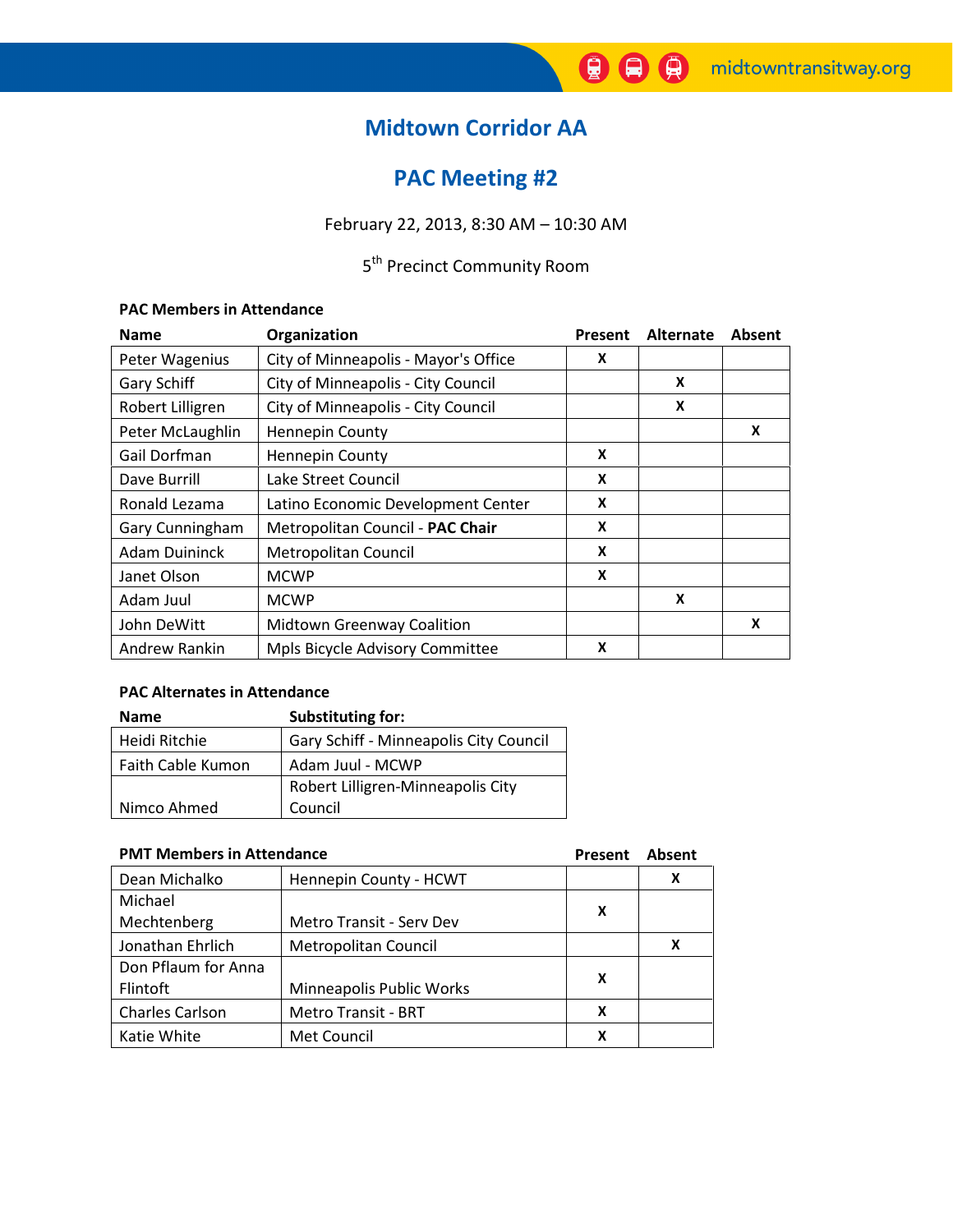#### OTHER ATTENDEES

| <b>Name</b>  | Organization        |  |
|--------------|---------------------|--|
| Joyce Wisdom | Lake Street Council |  |

### **CONSULTANTS**

| Name          | Organization |
|---------------|--------------|
| Joe Kern      | <b>SRF</b>   |
| Mona Elabbady | <b>SRF</b>   |
| Joy Miciano   | ZAN          |
|               |              |

## Meeting Notes

#### 1. Introduction

- Councilmember Gary Cunningham, PAC chair, welcomed attendees and had participants introduce themselves.
	- i. He indicated that there was a substantial amount of material to cover at the meeting and that attendees should listen intently and then be prepared to engage in dialog to help advance the project Purpose and Need at this meeting if possible.

### 2. Summary of Open Houses

- Joy Miciano gave an overview of the recently conducted project Open Houses.
	- i. Pretty extensive effort in advance of the meetings to get the word out in the community. Flyers distributed, news release generated, website updated, social media postings, posters placed in local establishments.
	- ii. Good attendance at the events. 56 for the January 28, 2013 event at Colin Powell Center and 74 at the January 29 event at Whittier Park.
	- iii. General information presented about the overall project. Activities set up to engage participants to pinpoint their residential location, employment location and areas they visit within the study area. Participants also asked to select some key features of potential transit service improvement that are important to them.
	- iv. Comment cards made available to attendees. 68 received at the meetings and some additional received via email. Some common themes from the comments include:
		- o Support for both the Greenway alignment and a Lake Street alignment
		- o Need for fast, reliable transit between SW LRT and Hiawatha LRT
		- o Service need to have fewer stops
		- o Service needs to be affordable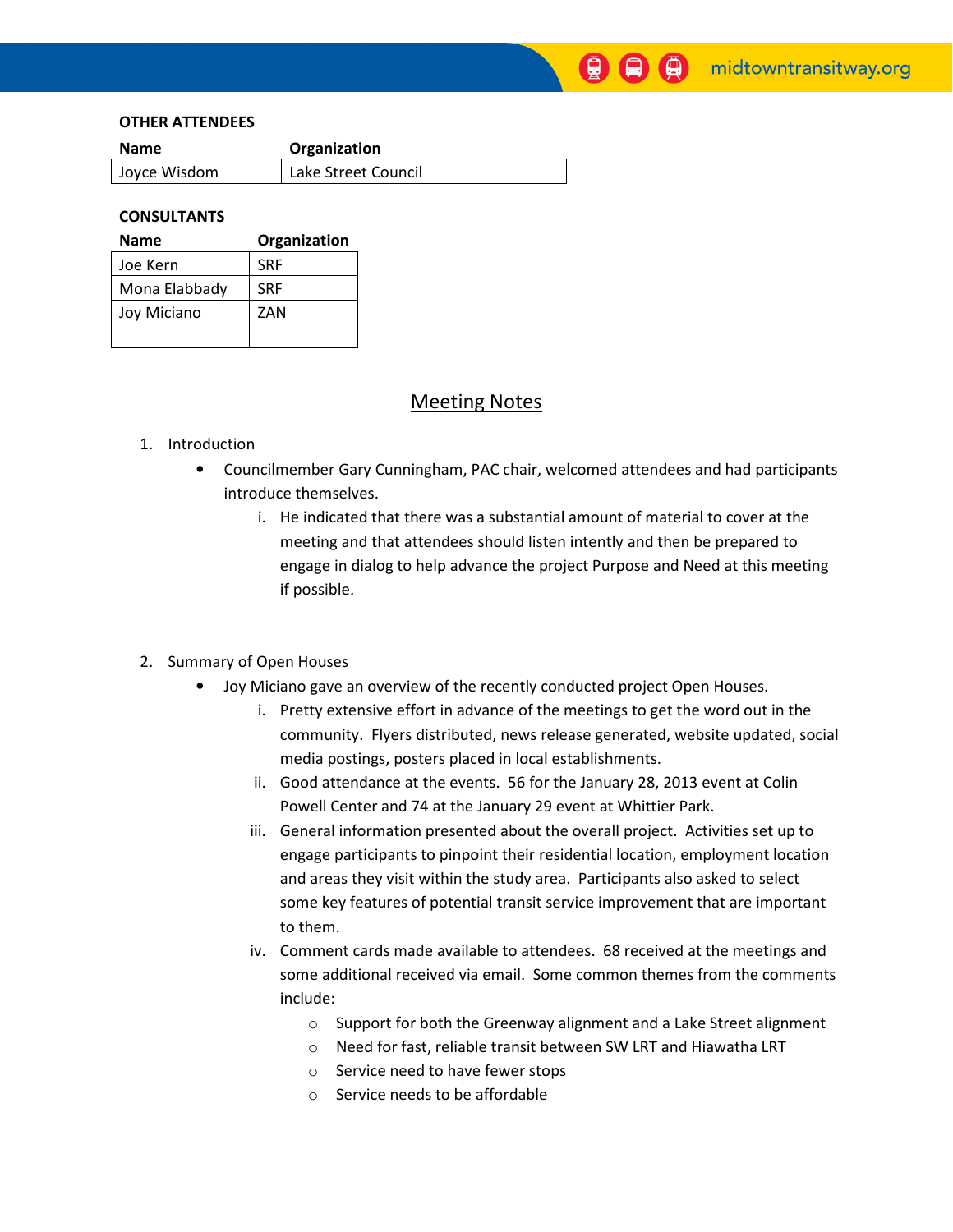- o Local service still needed on Lake Street
- o Project needs to be a good investment and environmentally sustainable
- o Need to provide good access to Lake Street if Greenway service developed
- o Need to minimize impacts to the Greenway
- o A rail option would probably help spur development
- v. Request to have a summary prepared on the common destinations that were mapped at the Open Houses
- vi. Chair Cunningham suggested looking at additional means to attain a little more participation from the neighborhood councils at future events
- 3. Purpose and Need
	- Mona Elabbady presented information on the proposed project Purpose and Need.
		- i. Identification of key features of the Purpose and Need effort. Intent is to provide the basis for developing and evaluating transportation options in the corridor. PAC is seeing the overview and there is more substantial supporting material behind this top level material.
		- ii. Suggestion to broaden the overall project Purpose statement to note the importance of connecting people to the key job centers and destinations within the corridor and beyond.
		- iii. Suggestion to broaden the Needs content to emphasize regional connections.
		- iv. Goal 1: general acceptance of the direction this was heading.
		- v. Goal 2: expand Objective 1 to incorporate "business nodes"
		- vi. Goal 2: expand Objective 4 to note " local and regional" activity center connections are important
		- vii. Goal 2: can the transitways and centers that we want to connect with be named
		- viii. Chair Cunningham asked if there was a way within Goal 2 to address the desire to use transit to help bring community segments together. Later he indicated that this has been adequately addressed within Goal 5.
		- ix. Goal 3: consider expanding the goal to incorporate a desire to serve new residents that will be moving into the study area as well as existing residents
		- x. Goal 3: add affordable housing to Objective 5
		- xi. Goal 4: Discussion over intent of Objective 1 phrasing. Consider clarifying this to make it clear any new transitway service will connect as best as possible to crossing and linking services while not duplicating existing services.
		- xii. Goal 5: consider separating environmental from community concerns
		- xiii. Goal 5: consider using "connect" in place of complement in Objective 1
		- xiv. Goal 5: reword Objective 4 to use "recognize" in place of minimize
		- xv. Goal 5: discussion of how the term "balance" was intended to be used within Objective 5. Need to determine if there should be some level of hierarchy included in this objective to more clearly state the intent.